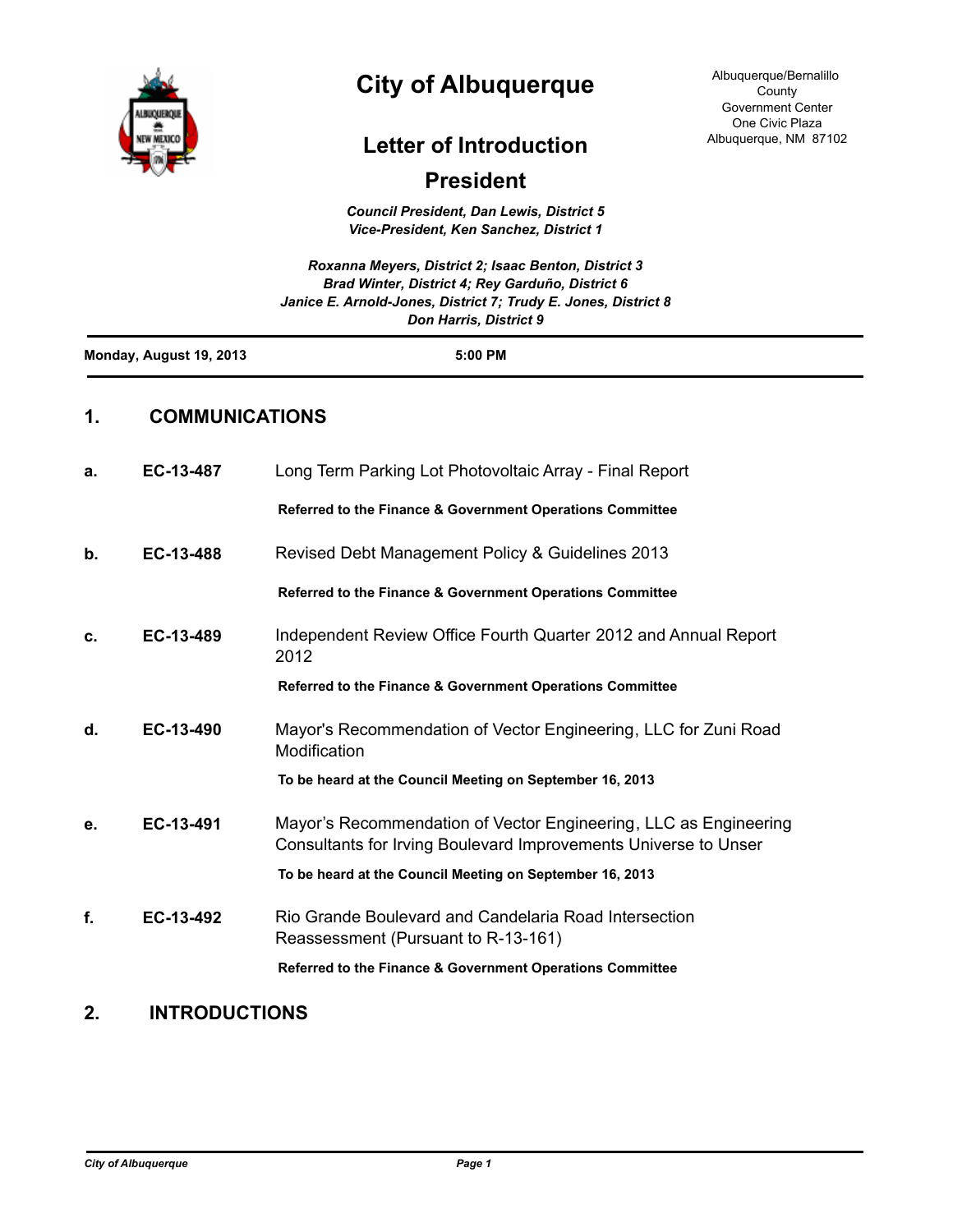| a. | R-13-212 | Reserving Funding Within The General Fund 110 To Provide For<br>Salary Increases And Recruitment And Retention Incentive Programs<br>For Albuquerque's Police Officers, Subject To The Collective<br>Bargaining Process (Lewis, Benton, Harris)                                                                                                                                                                                 |
|----|----------|---------------------------------------------------------------------------------------------------------------------------------------------------------------------------------------------------------------------------------------------------------------------------------------------------------------------------------------------------------------------------------------------------------------------------------|
|    |          | Referred to the Finance & Government Operations Committee                                                                                                                                                                                                                                                                                                                                                                       |
| b. | R-13-213 | Appropriating FY/14 General Funds To The Fire Department To<br>Establish A Rescue Unit At Fire Station 2 (Benton)                                                                                                                                                                                                                                                                                                               |
|    |          | Referred to the Finance & Government Operations Committee                                                                                                                                                                                                                                                                                                                                                                       |
| c. | R-13-214 | Assigning Set Aside Funding To Complete The Tijeras Arroyo Bio-Zone<br>Plan, Establishing A Steering Committee To Assist In Implementing<br>The Plan And Maintaining The Bio Zone (Harris)                                                                                                                                                                                                                                      |
|    |          | Referred to the Finance & Government Operations Committee                                                                                                                                                                                                                                                                                                                                                                       |
| d. | R-13-215 | Determining That Certain Buildings, Or Structures, Including The Main<br>House And The Two Story House Addition As Well As The Two Story<br>Accessory Structure At 906 John St SE, Within The City Limits Of<br>Albuquerque, New Mexico, Are Abandoned And So Ruined, Damaged,<br>And Dilapidated That They Are A Menace To The Public Comfort,<br>Health, Peace, Or Safety And That They Be Required To Be Removed<br>(Meyers) |
|    |          | Referred to the Finance & Government Operations Committee                                                                                                                                                                                                                                                                                                                                                                       |
| е. | R-13-216 | A Residential Substandard Dwelling, Or Structure In Need Of<br>Abatement At 409 Lewis Ave SE 87102 Within The City Limits Of<br>Albuquerque, New Mexico Is So Ruined, Damaged And Dilapidated As<br>To Be A Menace To The Public Comfort, Health, Peace Or Safety And<br>That It Is To Be Required To Be Removed (Meyers)                                                                                                       |
|    |          | Referred to the Finance & Government Operations Committee                                                                                                                                                                                                                                                                                                                                                                       |
| f. | R-13-217 | Calling For A Comparative Survey Of The Salaries Of Albuquerque<br>Police Department Officers And The Officers Of Other Local And<br>Regional Law Enforcement Agencies And Designating Funds To Be<br>Used To Contract With A Firm For Completion Of The Survey (Harris)                                                                                                                                                        |

**Referred to the Finance & Government Operations Committee**